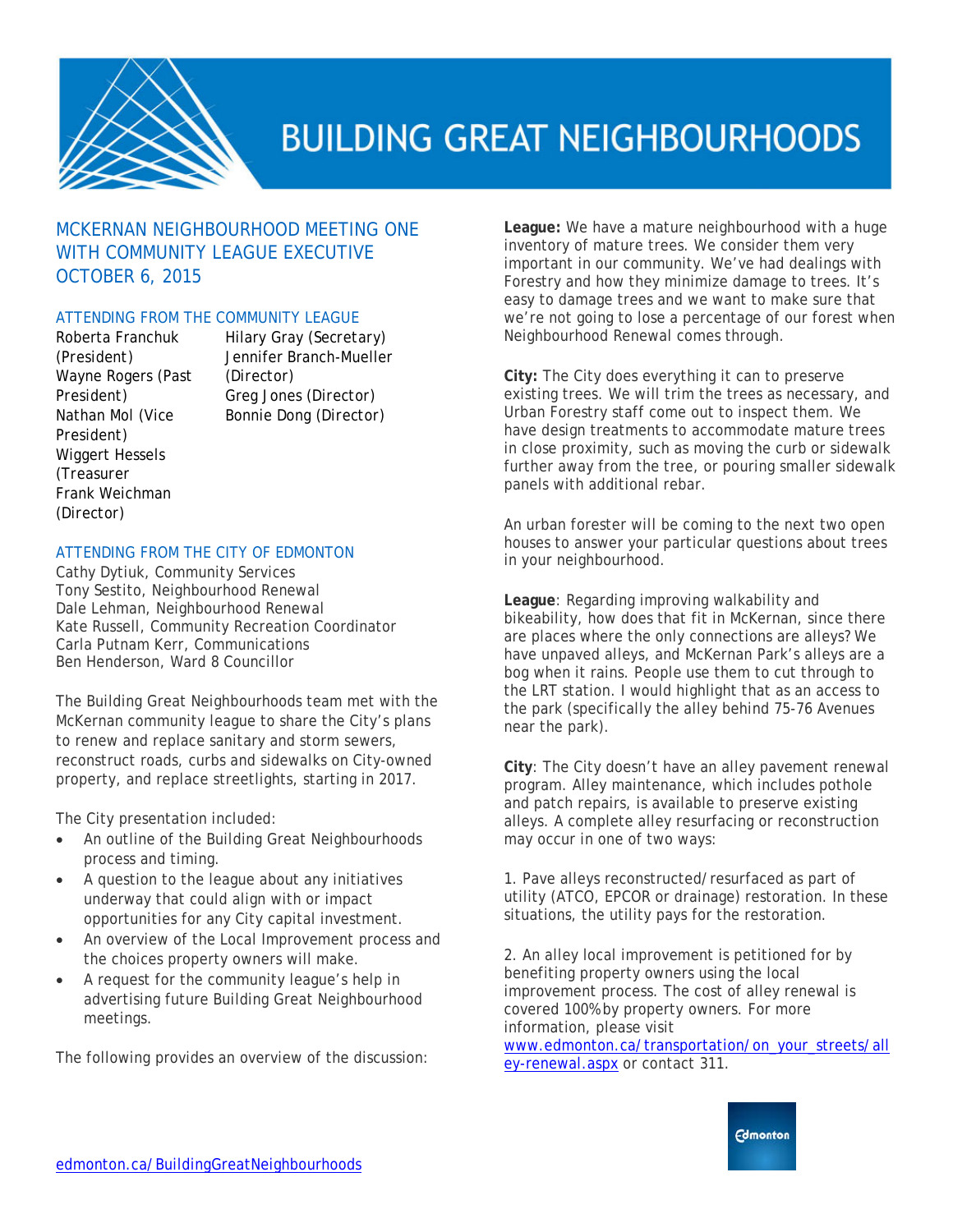

**League**: We've got some shortcutting restrictions that were put in 23-24 years ago. We'd like to keep those. Would they be maintained? On University Avenue, certain turns are prohibited. Can we have them enhanced?

**City**: Traffic control signage is reviewed during the neighbourhood renewal process. If you have any specific concerns, please let us know, and we will forward to the appropriate department.

**League**: This neighbourhood has a high rental property percentage, and many of them are owned by absentee landlords. To what lengths will the City go to send materials to those landlords? I'm concerned that we won't get 51% because people won't reply.

**City**: The City will send out notices to the property owner's addresses, which we get from the tax roll. If the community really wants decorative streetlights, we would encourage you to do outreach to make people aware that this is an important issue for the neighbourhood. The City will send out notices, but if there's no awareness in the neighbourhood, people may not sign it.

The league can join us at our upcoming public meeting, and the league can talk to residents if they would like. We encourage community leagues or interested resident groups to help pick a single decorative look so that everyone is voting for the same decorative streetlight. We need one decision from the community on the pole type, arm and colour.

**League**: If the expression of interest passes, people who are opposed have to vote against it, and there has to be 50%+1 opposed?

**City**: Once property owners receive the local improvement tax notices in the mail, they have 30 days to petition against the local improvement (in this case, decorative streetlights).

The petition against the decorative streetlights must be signed by 50%+1 of property owners within the entire neighbourhood in order to defeat the local improvement.

If the petition fails, City Council will pass a Local Improvement Bylaw, and the decorative streetlights will be installed.

**League**: Is it one vote per property?

**City**: The City's Local Improvement process applies to all property owners (not residents) in the neighbourhood. Every property owner has the choice to support or not support decorative streetlights (so there could be more than one signature per property if more than one person owns the property).

**League**: There might be some trees that are at the end of their lifespan. Is there a precedent for taking out dying/dead trees and putting in new boulevard trees so that things only get ripped out once?

**City**: We will work with our forestry colleagues to do a tree assessment. If they recommend one comes down, they have a process for that. If you know of an area with a dead tree, please give us that location and we'll have the forester go out and assess it.

**League**: I'm confused about the sidewalk. The city does the work? What about poles?

**City**: Sidewalk replacement is part of neighbourhood renewal. The work is performed by the contractor for the project. Streetlights are replaced by EPCOR as part of the neighbourhood renewal.

**League**: Do we get concrete sidewalks?

**City**: Yes. Concrete sidewalks are the current City of Edmonton standard.

**League**: are you just replacing where the lights are right now?

**City**: We'll assess everything to determine new placement. We tend to put the lights back where they were or close by the existing location.

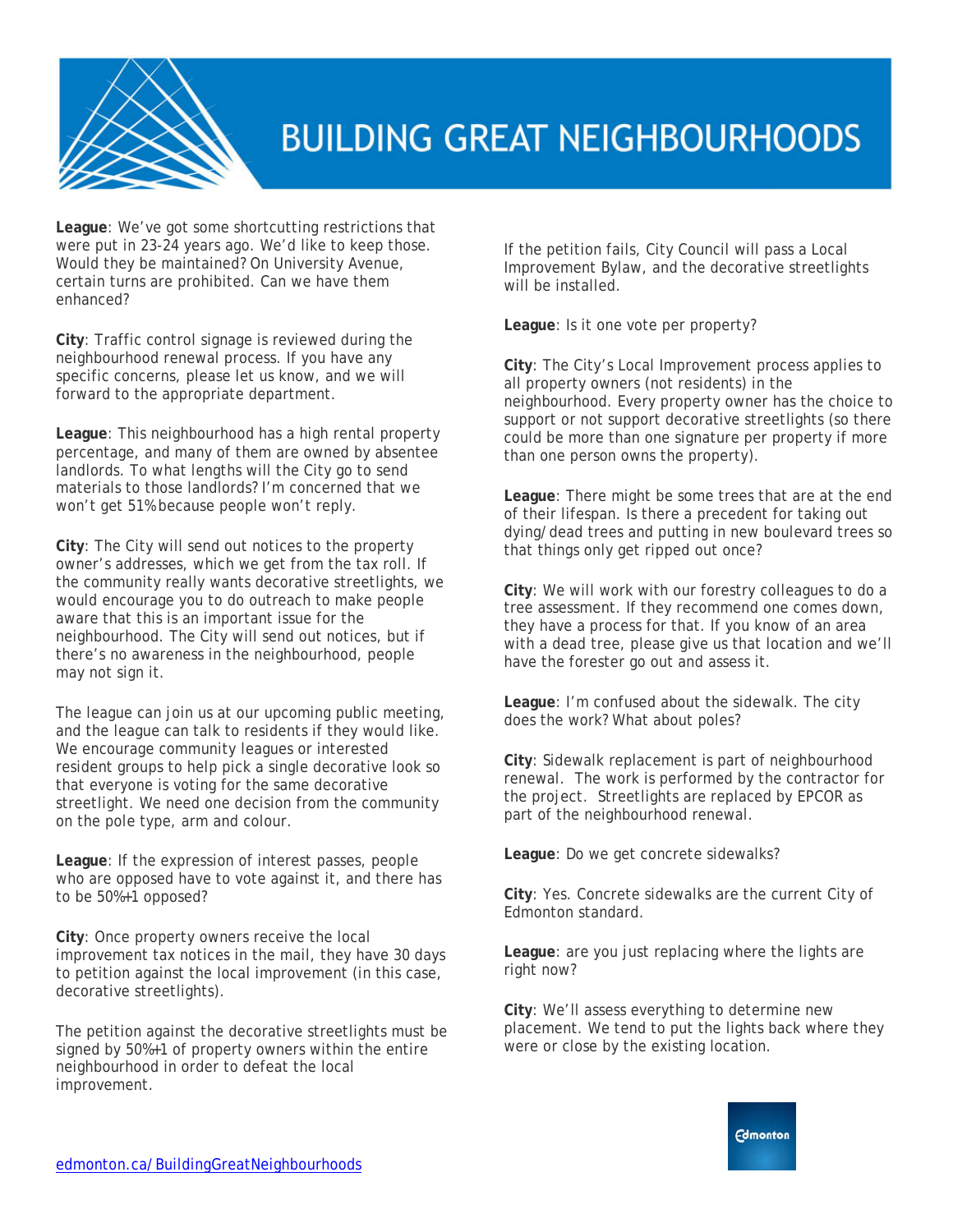

**League**: Is parking part of this process? Streets aren't wide enough to accommodate.

**City**: We might narrow or widen roads to meet design standards. Please give us your feedback about whether you have speeding or opportunities for pedestrian crossings or missing connections.

There is a process to look at parking. If there's a specific address, please provide it to us and we will pass it along to Parking Management for consideration.

**League**: Will you do curb extensions on 76 Avenue at 111, 112 and 113 Streets?

**City**: That will be part of the Engage 106-76 project. One of our design considerations for curb extensions is key pedestrian areas.

**League**: Are there going to be considerations with the results of engage 106-76 and reflect them in the neighbourhood reconstruction?

**City**: There will need to be tie-ins with the designs. We would coordinate this.

**League**: Areas missing crosswalk lights like 111 Street - – can we have them put in? They would be beneficial. Would the community have to pay for that?

**City**: The City would pay for that if determined necessary as part of a traffic study. If you know the locations that need to be reviewed, please let us know. 106-76 will address this issue -- please visit [www.engage106-76.info.](http://www.engage106-76.info/)

**City**: Do you have areas with speeding concerns? Do you have key pedestrian areas and crossings? Please send us your feedback.

**League**: On our street, we've got the sidewalk and then boulevard and curb. Coming out from the sidewalk, there are little walkways. They're not in front of every house – they're scattered. Will they be put in front of every house?

**City**: We'll replace where they are now, although the presence of large trees will have an impact on design. We may have to move it slightly.

**League**: On some of the exits and entries to alleys, there isn't visibility to sidewalks. Do you have any experience in how to improve this? Can neighbourhood reconstruction improve this visibility?

**City**: We would have to look at every individual circumstance. If there's something that's built past the property line, then we can look at fixing it. However, if it's on private property, that's an issue. If there are spots that you know of, let us know and we'll investigate and see if we can help with some sidewalk designs. It depends on the circumstance.

**League**: There's an on-street bike path (sharrow) that goes up 112 Street between 76 and University avenue. Will those be maintained? Can we replace the bike path and have it separated off from the rest of the road?

**City**: Typically in neighbourhood renewal, the bike routes are already marked with sharrows. If you have additional requests about bike lanes, please email us and we will assess it.

**League**: On 112 Street, there's only sidewalk on one side (76 Ave and University Ave). Can you put a sidewalk on both sides?

**City**: Sidewalk construction is being evaluated to complete the missing links on 112 St. There are substantial issues with large trees that may prevent the addition of walk on the east side.

**League**: What is the scope of sidewalk work on both sides of 72 Avenue/University Avenue?

**City**: The project scope includes all of the right of way along University Ave. and 72 Street in McKernan.